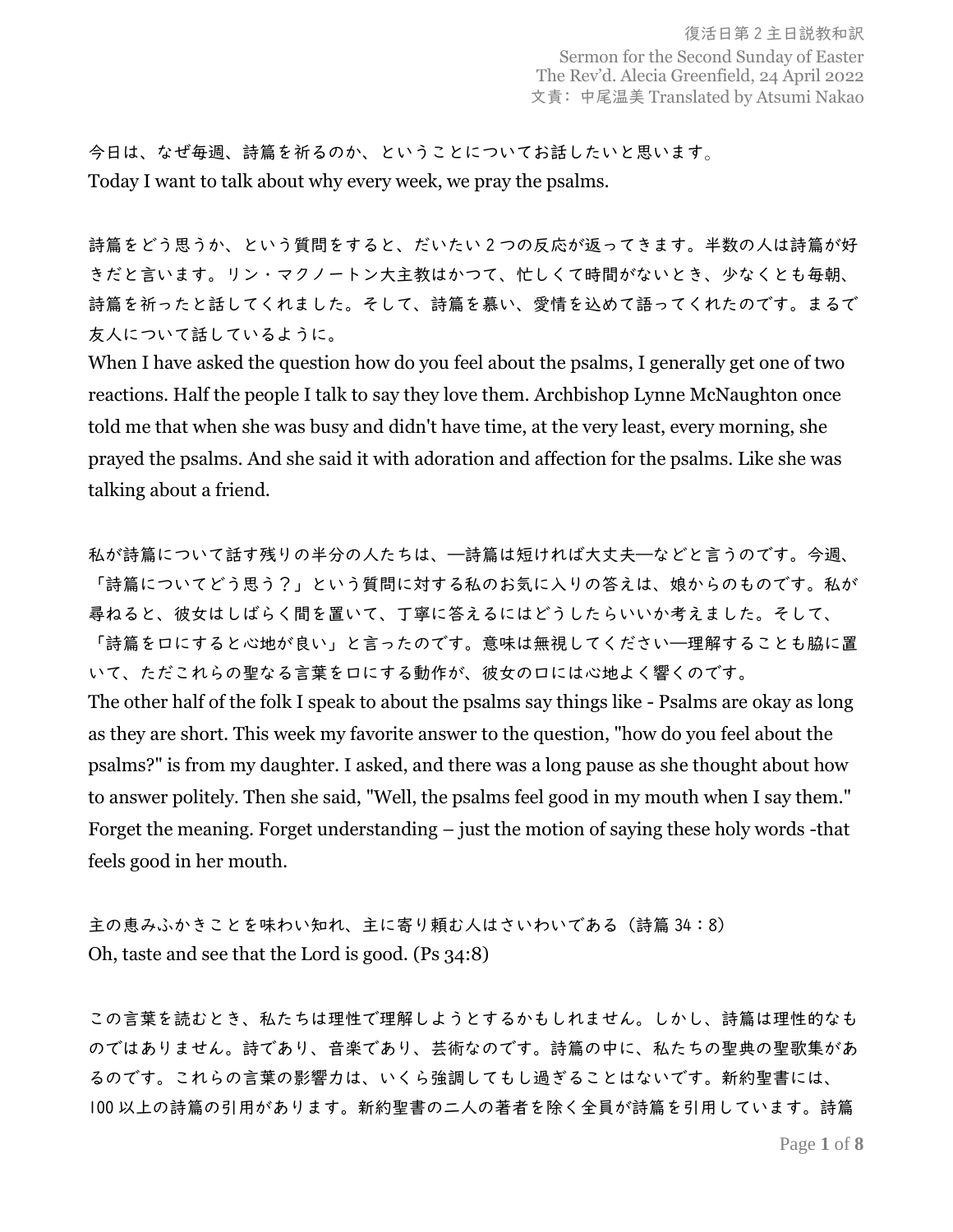の中には、イエスが歌った聖歌があるのです。私たちは、イエスが神の賛美を歌うために用いた言葉 を味わうことができるのです。

When we read these words, we might try to understand with our rational minds. But the psalms are not reasonable. They are poetry, music, and art. In the psalms, we have the hymn book of our scripture. The influence of these words cannot be overstated. There are over 100 references to the psalms in the New Testament. All but two new Testaments writers quote the psalms. In the psalms, we have the hymns that Jesus sang. We savor the words that Jesus used to sing God's praise.

大聖堂を訪れたことのある方は、詩篇が美しい音楽設備によって唱えられているのを聞いたことがあ ると思います。現在、私たちにはこのような演奏をサポートする聖歌隊がありません。しかし、それ でも毎週、私たちはこれらの詩篇を口にします。私たちはこれらの言葉を味わうのです。そして毎 週、私は皆さんに詩篇を祈るように勧めます。

If you have been to the cathedral, you have heard the psalms presented in the beauty of their musical settings. At this time, we do not have the choir to support this kind of performance. But still, every week, we say these psalms. We taste these words. And every week, I invite us to pray the psalms.

それは具体的なお願いです。聞いて、聴いて、読んでください、あるいは理解してくださいというこ とではありません。違います。祈るようにと誘っているのです。つまり、毎週、この古代の言葉を吐 き出す動作を味わう時間を設けるのです。なぜ教会は詩篇を唱えることにこだわるのでしょうか(皆 さんの半分はこの礼拝が終わるのを密かに待っているかもしれませんが)。私たちは、詩篇を毎週思 い出すように祈っています。詩篇には特別な味付けがされており、その根底にはある前提がありま す。それは、私たちは神と友達になれるという理解です。神と友になる。

That is a specific request. I don't invite you to listen, hear, read, or even understand. Nope, I invite us to pray. This means weekly, we set aside a time to relish the motion of breathing out these ancient words. Why would the church insist on saying psalms (while half of you might secretly be waiting for this bit of the service to be over)? We pray the psalms as a weekly reminder. The psalms are spiced with a particular flavor, an underlying assumption. The understanding is that we can be friends with God. Friends with God.

友情は、すべての詩篇に興趣を添えます。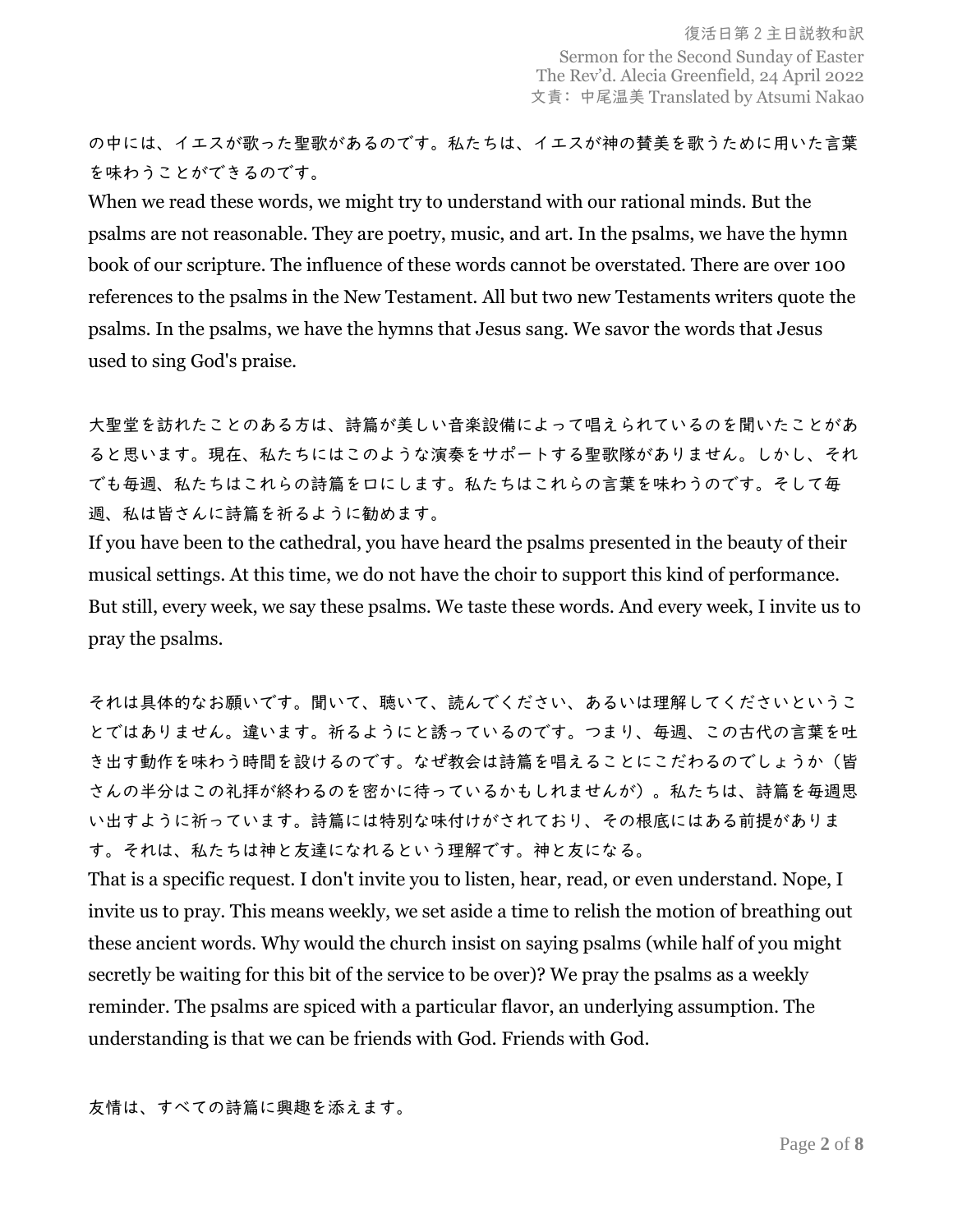Friendship seasons all the psalms.

これは非常に驚くべきことで、日本語訳を読んでいる方のために、次に述べるすべてのことに参考文 献を提供していることがおわかりいただけると思います。見てください、これは私たちの聖典の中に あるものです。神は友人であることを選択されます。

This is so astonishing that you will see that I am providing references for everything I say next for those of you reading the Japanese translation. Look, this is here in our scripture. God chooses to be a friend.

ヘブライ語の聖典では、いくつかの例があります。出エジプト記(出エジプト記 33:11)では、主が モーセに友人のように語りかけたとあります。アブラハムは神の友人と呼ばれています(ヤコブの手 紙 2:23)。人間は神と友達になることができるのです。新約聖書では、ラザロはイエスの友人であ ると言われています(ヨハネによる福音書 11:3)。

In Hebrew scripture, we have a couple of examples. In Exodus (Ex 33:11), we hear that the Lord spoke to Moses like a friend. Abraham is called a friend of God (Jm 2:23). Humans can be friends with God. In the New Testament, we hear Lazarus is Jesus's friend (Jn 11:3).

イエスは友情への献身を全く新しい次元に引き上げました。イエスは徴税人や罪人の友であります (マタイ 11:19)。驚くべき主張です。イエスに罪人の友人がいたということに驚かれるかもしれま せん。一度言いましたが、繰り返します。もちろん、イエスの友人たちは罪人でした。もし彼らが人 間なら、気が散り、神から背を向け、罪人となったのです。罪はたくさんあります。すべての人間は 罪人です(そして赦され、神のもとに戻るよう思い知らされます)。

Jesus took the commitment to friendship to a whole new level. Jesus is a friend of tax collectors and sinners (Mt 11:19). A startling claim. You might be surprised that Jesus would have friends that are sinners. You have heard me say this before, let me say this again, of course, Jesus' friends were sinners. If they were human, they got distracted, turned away from God, and became sinners. There is so much sin; all humans are sinners (and forgiven and reminded to return to God)

神が人間となって私たちの間を歩き、皇帝にならないことを選ばれたことが、本当に衝撃的です。指 を鳴らすだけで、すべての正しいことが起こるようにできる皇帝。今ここで地上に神の王国を作るた めの王です。無限で強大な可能性の中で、神は友人であることを選ばれたのです。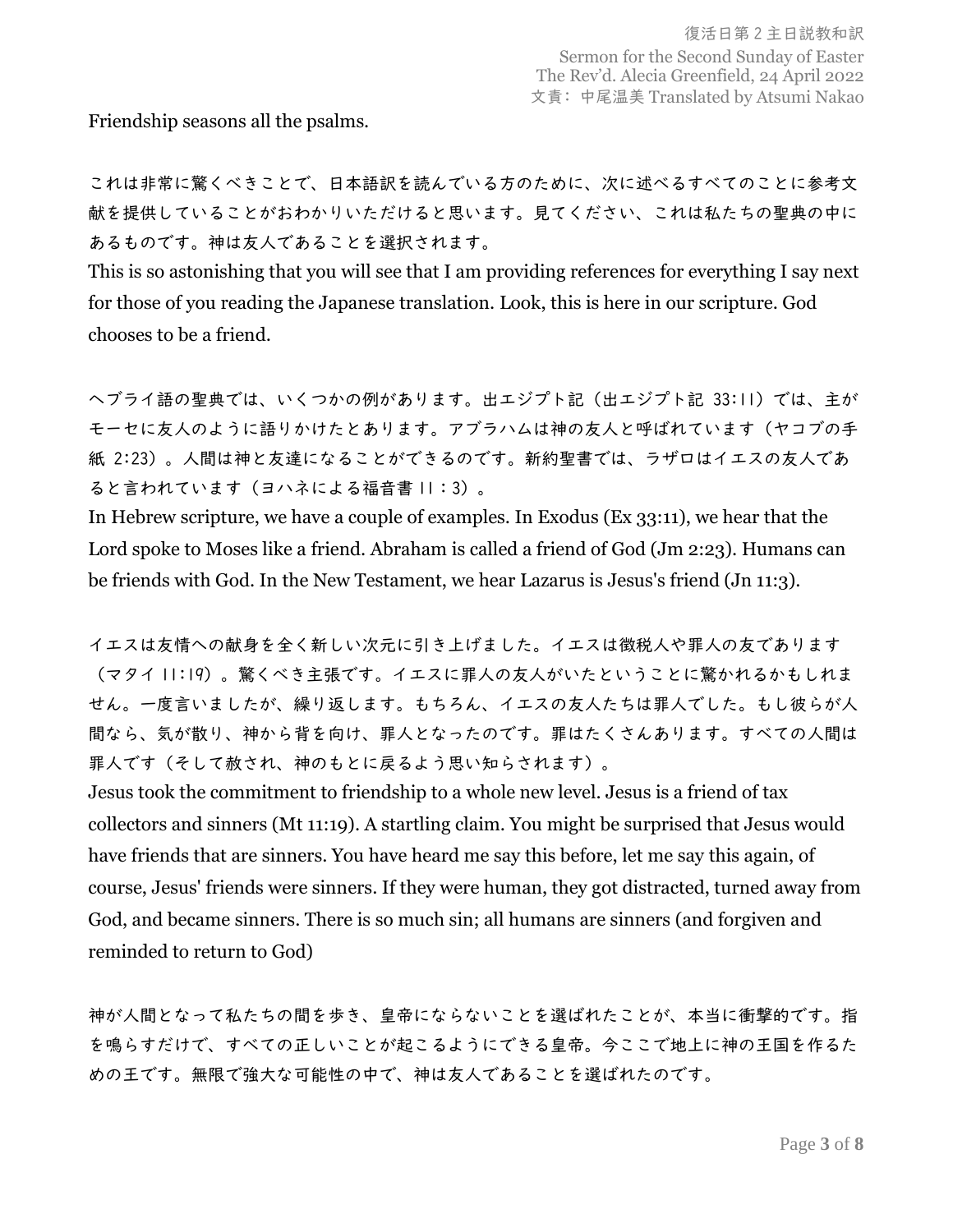What is really shocking is that God became flesh and walked among us and chose not to be an emperor. An emperor who could just snap their fingers and make all the right things happen. A king to make God's kingdom on Earth here and now. Of all the infinite and powerful possibilities, God chose to be a friend.

イエスは言われる。「もはや、わたしはあなたがたを僕とは呼ばない。僕は主人が何をしているか知 らないからである。わたしはあなたがたを友と呼ぶ。父から聞いたことをすべてあなたがたに知らせ たからである」(ヨハネ 15:15)イエスは、私はあなたがたを友と呼んだと言っています。 Jesus says, "I no longer call you servants because a servant does not know his master's business. Instead, I have called you friends, for everything that I learned from my Father I have made known to you." (John 15:15) Jesus says I have called you friend.

私たちはよく、神の超越的な偉大さについて話します。神の力、神の栄光。私たちは、恐れと震えを もって神の前に出るよう招かれています。畏怖と驚きをもって神を経験するように。聖書は、神の御 心に従うよう私たちを招いています。これらはすべて真実です。畏敬と恐れ、そして従順の中に神に ついて学ぶものがあります。

We so often talk about God's transcending greatness. God's power, God's glory. We are invited to come before God with fear and trembling. To experience God with awe and amazement. Scripture invites us to be obedient to God's will. All of this is true. There is something we learn about God in awe and fear, and obedience.

そして毎週、私たちは友情の中で神様をどのように知っているのかも祝います。

箴言(だから、ちょっと詩篇の話ではないです)、箴言は友情についてもう少し詳しく述べていま す。「世には友らしい見せかけの友がある、しかし兄弟よりもたのもしい友もある」(箴言 18:24) とあります。友人は私たちに大きな影響を与えます。私の父はいつも、人は自分の周りにいる友人と 同じようになる傾向があると言っていました。私の子供たちが友達の真似をするのを見て、私もそう 思いました。私たちは友達のようになるのです。信頼できない友人を持つと、私たちは信頼できない 人間になります。しかし、私たちに寄り添ってくれる友人、私たちを信じることを選んでくれる友人 がいることは、贈り物です。神は私たちを信じられることを選びました。神は私たちのそばにおられ ることを選ばれたのです。

And every week, we also celebrate how we know God in friendship.

The proverbs (so I am not talking about the psalms for a moment. I am talking about the proverbs) The proverbs tell us a little more about friendship. We read, 'One who has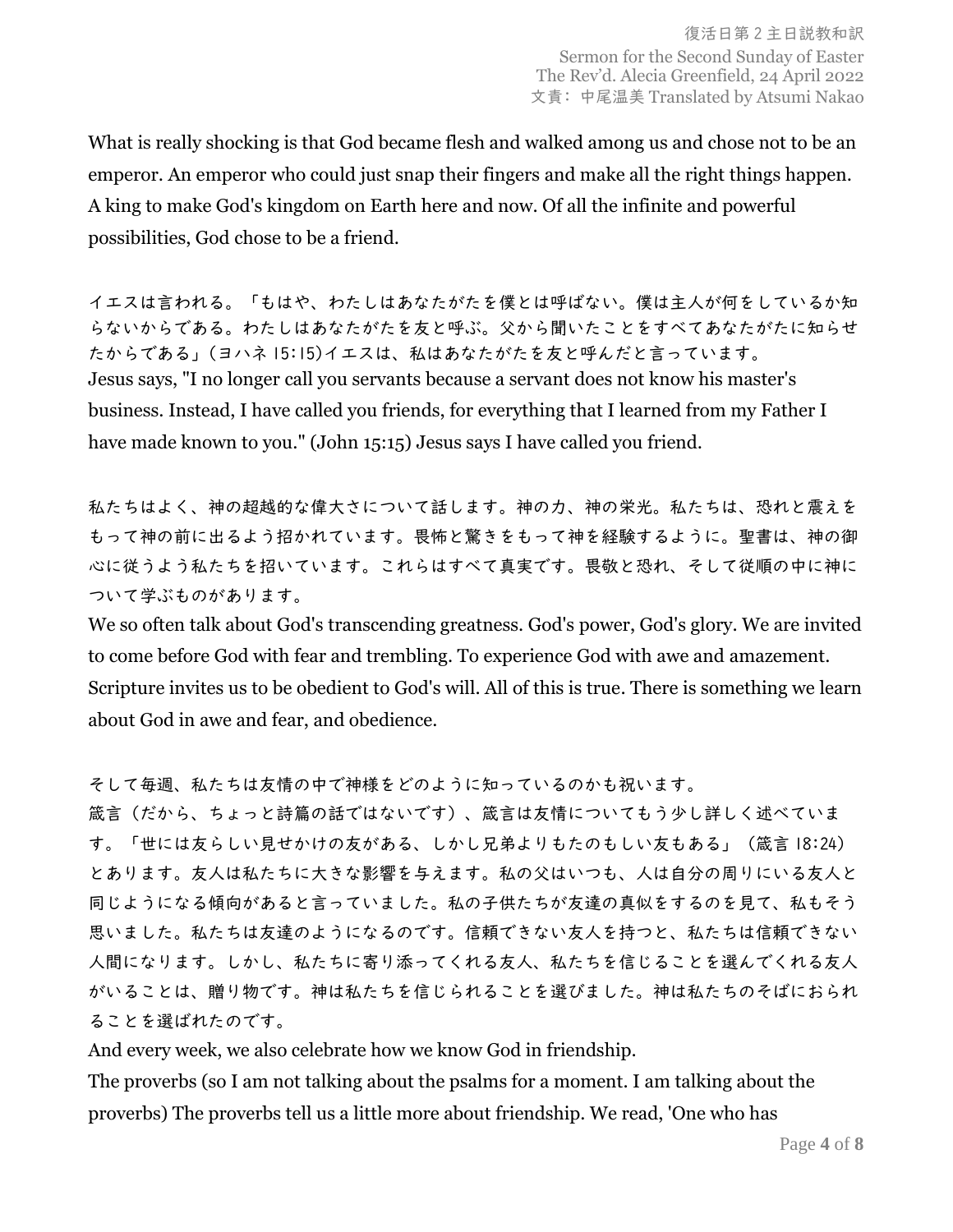unreliable friends soon comes to ruin, but there is a friend who sticks closer than a brother' (Pr 18:24). Our friends influence us profoundly. My father has always told me that we tend to turn into the friends we surround ourselves with. I saw this as my children imitated their friends. We become like our friends. If we have unreliable friends, we become unreliable. But to have a friend that sticks by us, a friend who chooses to believe in us. That is a gift. God chooses to believe in us. God chooses to stick by us.

箴言は「香油も香りも心を楽しませる。 友人の優しさは自分の考えにまさる」(箴言 27:9)と教え ています。神の友情を考えるとき、神の贈り物の一片は、友人からの良いアドバイスです。香水やお 香が心に喜びをもたらすように、友人からの助言は心からのものです。神は私たちに、神の心から生 き方のアドバイスをしてくれているのです。友情から。

The Proverbs tell us, "Perfume and incense bring joy to the heart, and the pleasantness of a friend springs from their heartfelt advice (Pr 27:9). When we think of the friendship of God, a piece of the gift of God is the good advice from a friend. Like perfume and incense bring joy to the heart, and a recommendation from a friend is from the heart. God is giving us advice about how to live from God's heart. From friendship.

私には親友がいます。彼女は、私の気持ちが混沌としている時に電話する相手です。何かを考え込む 前に。そして言わせてもらうと、私の整理されていない感情は、とてもとても理不尽なものなので す。親友と一緒にいるときは、何も考えません、感じるだけです。そして、まず、友人は私を慰めて くれます。そして、アドバイスしてくれます。親友だからこそ、揺るぎない正直さがある。私が悪い ときには、言いにくいことも言ってくれます。その結果、彼女の慰めと助言で満たされた人生に戻っ たとき、私はより優しく、より親切で、より公正になっているのです。彼女の友情によって、私はよ り良い人間になったのです。香水やお香が心に喜びをもたらすように、私の友人からの助言は私をよ り良くしてくれます。

I have a best friend. She's the person I call when my feelings are raw. Before I think something through. And let me tell you, my unedited feelings can be very, very unreasonable. I don't think, with my best friend, I feel. And first, my friend comforts me. Then, she advises me. Because she is my best friend, she is unwaveringly honest. She has said some difficult things when I am in the wrong. She has advised me with wisdom so that when I step back into my life full of her comfort and her advice, I am gentler and kinder, and more just. With her friendship, I have become a better person. Like Perfume and incense bring joy to the heart, advice from my friend makes me better.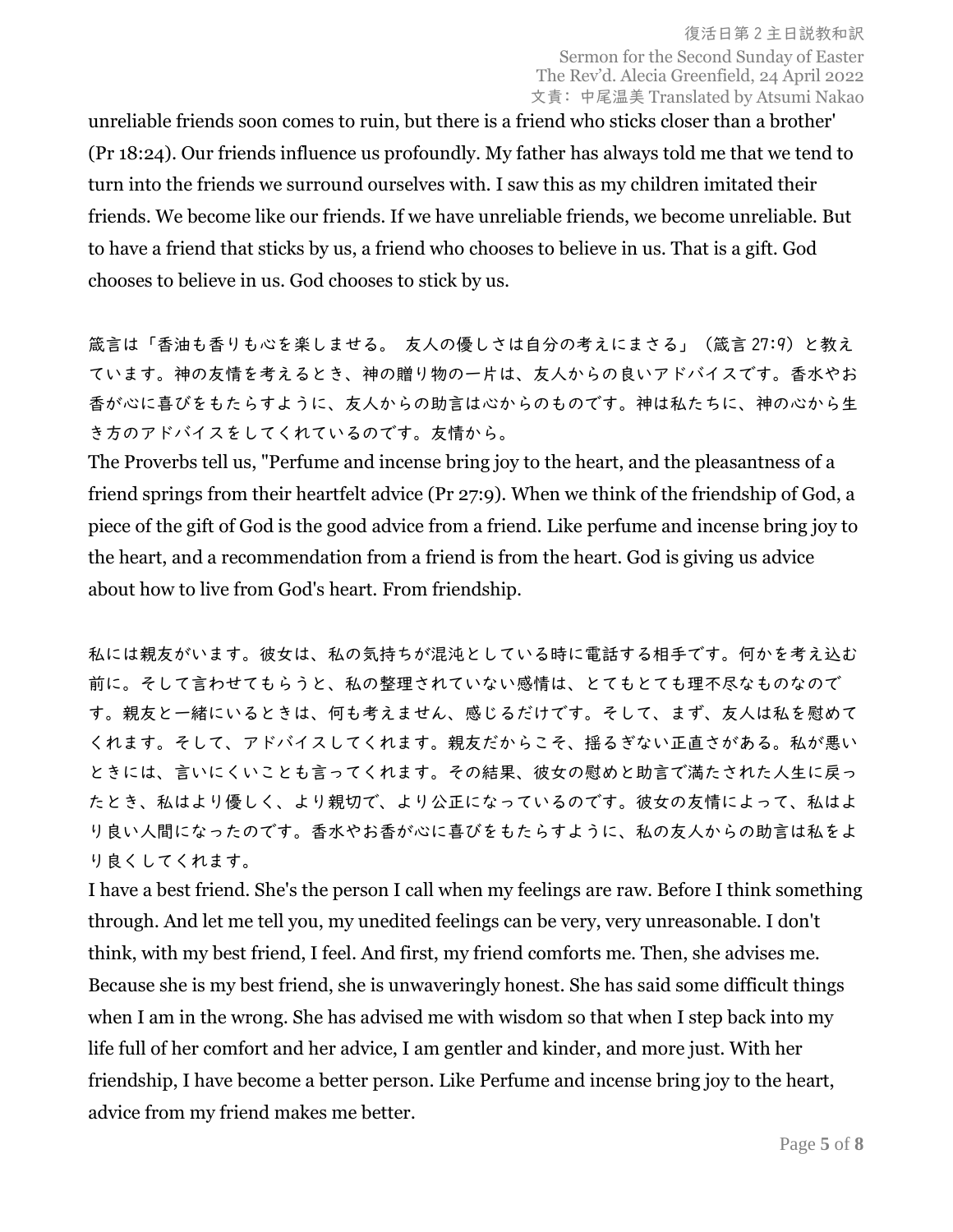聖書はそれを明確に示しています。私たちは神との友情に招かれているのです。親友と話すように、 神と話すように。その証拠に、私たちは詩篇の中にその姿を見ることができます。詩編は友情の中で 書かれたものです。これらの詩篇の特徴の一つは、詩篇の作者がいかに頻繁に神と自由に語り合って いるかということです。詩篇を書いた人たちは、自分の心の中にあることをすべて友人に話している のです。

Scripture makes it clear. We are invited to friendship with God. To talk to God like I talk to my best friend. And we see the evidence in the psalms. Poems written in friendship. One of the distinguishing features of all these psalms is how often the psalmists talk freely to God. The people who wrote the psalms tell a friend all that is on their hearts and minds.

私は、同じように神に立ち返る練習をするよう勧めます。最も混乱した自分をすべて神の前に出し、 助言や慰めを必要とするときに、神を友人として仰ぐことです。

I invite us to the practice of turning to God in that same way. To bring before God all of our messiest selves and look to God as a friend when we need advice and comfort.

そこで、私は私たちを誘います。 友情という観点から、イースターの詩篇をもう一度見てみましょ う。

So I invite us to Let us look again at our Easter Psalm, from the perspective of friendship.

私たちは詩篇 34 編で祈ります。 We pray in Psalm 34:

私はあらゆる時に主をほめたたえる。 私の口には、いつも、主への賛美がある。 私のたましいは主を誇る。 貧しい者はそれを聞いて喜ぶ。 I will bless the Lord at all times: God's praise shall continually be in my mouth My soul makes its boast in the Lord Let the humble hear and be glad.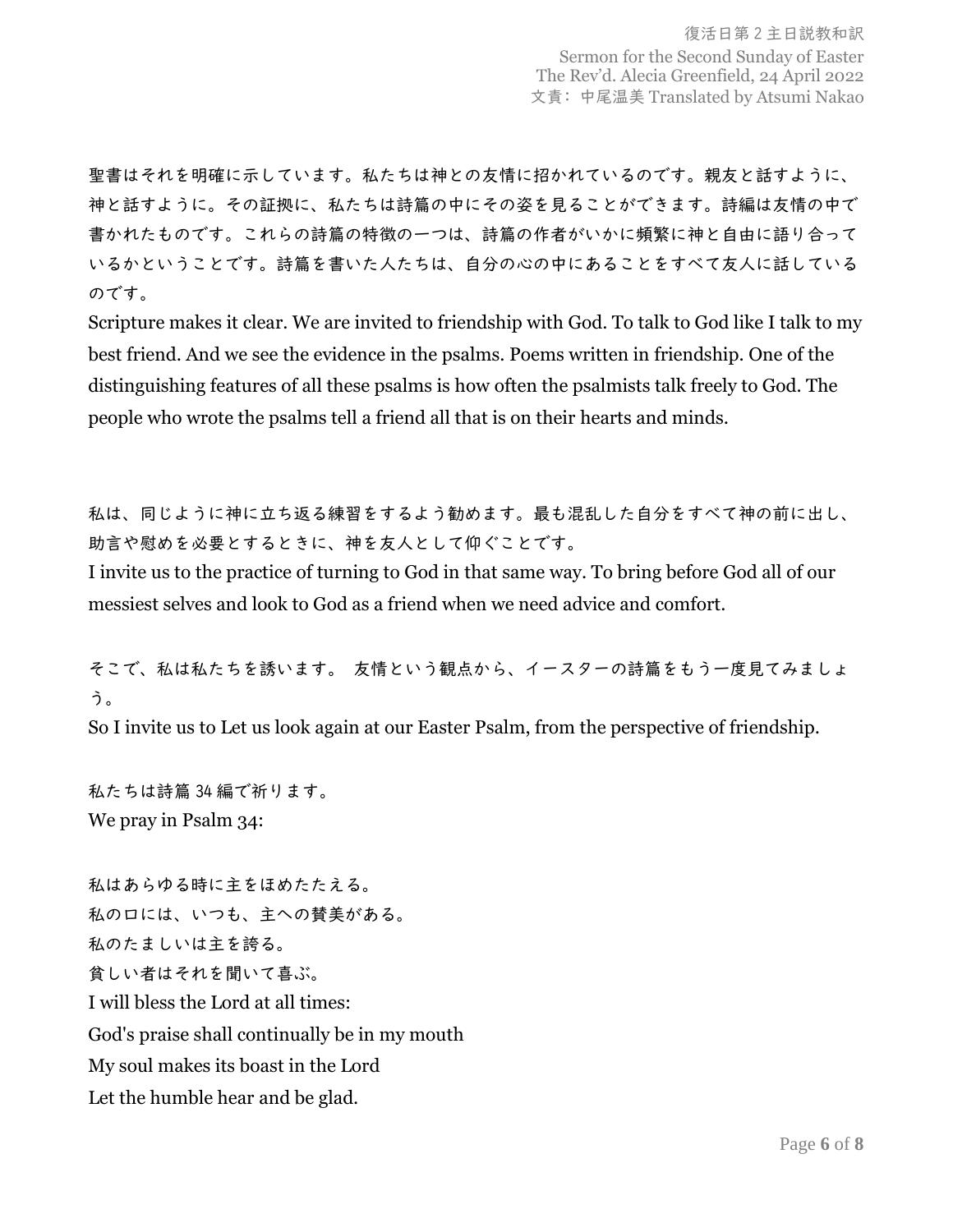親友のことをこんな風に話すことがありますか?

それはないですね。あなたが友達のことをそうやって話すのは知っています。あなたは私に自分の友 情のことを話したことがあり、友だちのことを自慢したことがあります。私はあなたが友人について 話すのを聞いたことがあり、私はそれを聞いて喜びました。

Do you ever talk about your best friends in this way?

Scratch that. I know you talk about your friends that way. You have told me of your friendship, boasted of your friends. I have heard you talk about your friends; I have heard and been glad.

5 主を仰ぎ見て、光を得よ、そうすれば、あなたがたは、恥じて顔を赤くすることはない。 6 この苦しむ者が呼ばわったとき、主は聞いて、すべての悩みから救い出された。 5 Those who look to God are radiant, and their faces shall never be ashamed. 6 This poor man cried (the psalmist), and the Lord heard him and saved him out of all his troubles.

親友に電話するときの私のように。私は泣き叫びます。そして、私が電話すると 彼女は答えます。 私はあなたが友人について話すのを聞いたことがあります。あなたが呼びかけると、彼らは答えま す。神は私たちを友情の中に招き入れ、詩篇は私たちが友人のように神に呼びかけ、神から助言を受 けることを思い起こさせます。

Like me when I call my best friend. I cry out. And when I call. She answers. And I have heard you talk about your friends. When you call out – they answer. God invites us into friendship, and the psalmist reminds us to call out to God like a friend and be advised by God.

主の使は主を恐れる者のまわりに陣をしいて彼らを助けられる。 主の恵みふかきことを味わい知れ、主に寄り頼む人はさいわいである。 Oh, taste and see that the Lord is good! Blessed is the person who takes refuge in God!

だから毎週、私たちは詩篇を祈るのです。私たちは友情を思い起こします。私たちは友情を味わうの です。私たちは神の友情の言葉を口に入れ、その言葉が私たちの口の中で心地よく感じられるので す。